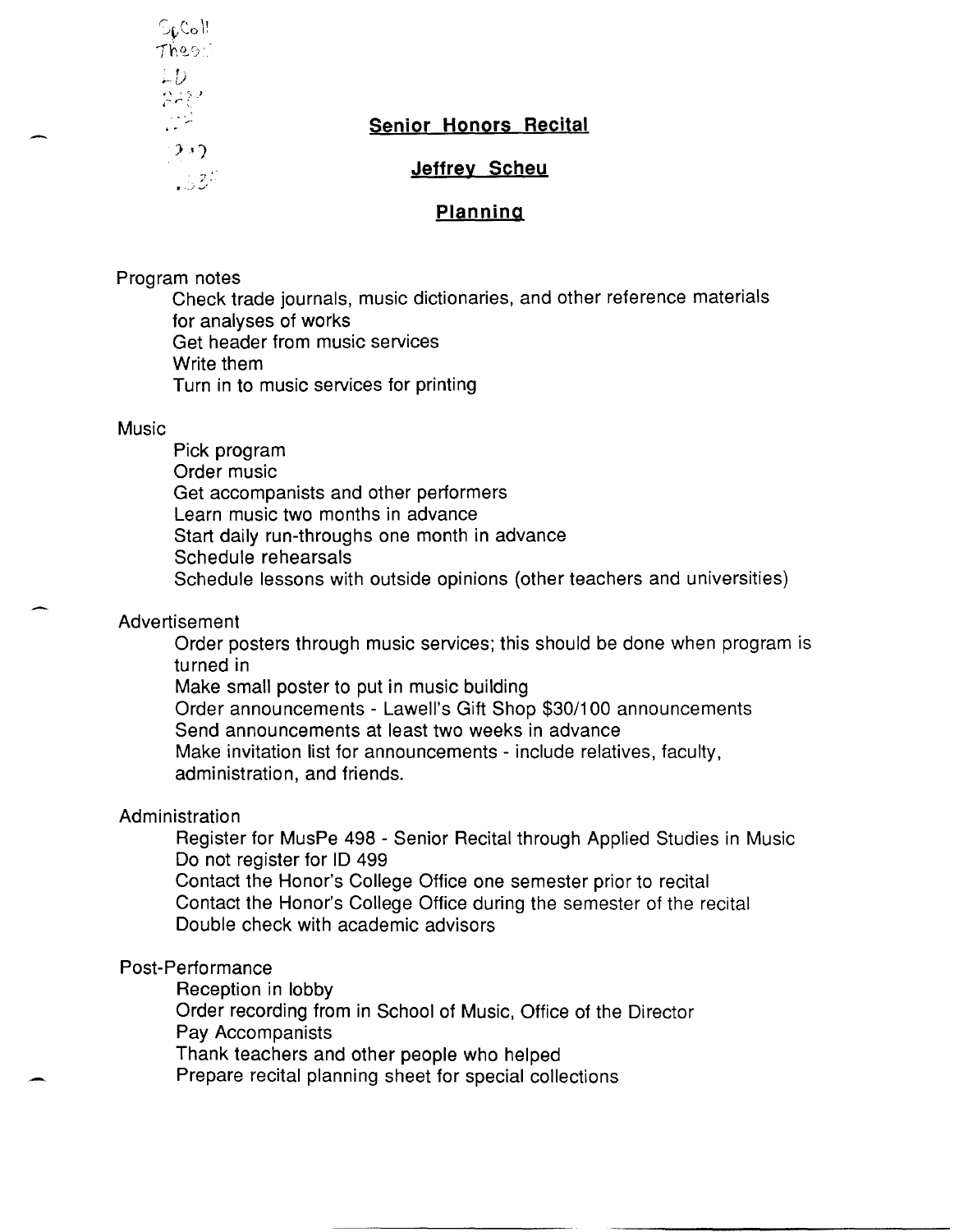## pROGRAM NOTES

Jeffrey Scheu - Trombone, Euphonium, and Bass Trombone

### SENIOR HONORS RECITAL

Pruis Hall - February 1, 1990 - 8:00 P.M.

Hommage a Bach - Eugene Bozza, a French composer and conductor, is noted for his appointments as conductor of the Opera-Comique in Paris in 1958 and later, in 1951, director of the Ecole Nationale de Musique, Valenciennes (Natl. School of Music, Valenciennes). As a student at the Paris Conservatory, he won "premier prix" for the violin, conducting, and composition. Known primarily for his chamber music, Bozza has also composed large scale works for chorus and orchestra including a mass, a requiem, two ballets, several operas and four symphonies. His chamber music has greatly enriched the wind player's repertoire with music for saxophone quartet, brass quintet, woodwind quintet, and flute and bassoon duet to name a few.

The Hommage a' Bach, while not as known as its counterpart, Bozza's Ballade, remains to be a standard in the trombone repertoire. The piece was written for Monsieur Bourez, a colleague of Bozza's at the Ecole Nationale. The work's introduction sounds a marcato, fanfare-like figure which leads into the first thematic element of the work. The arpeggiated and scalar sixteenths of this section are in direct comparison to the first movement of Bach's first cello suite. The second section provides a lyrical contrast to the first with its flowing melody much like that of the Ballade. Following the rubato, lyrical passage Bozza finishes the work with an Allegro  $3/8$  section consistent with Bach's Gigues found again in his series of suites for violoncello.

Four Serious Songs - Brahms composed Vier Ernste Gesange op. 121 one year before his death. Out of all of his works for solo voice Vier Ernste Gesange op. 121 is the only work for which he compiled the text himself. Some sources say that the death of his close friend Clara Schumann may have inspired the work; however, Brahms dedicated the work to his friend Max Klingler. Shortly after the completion of the work, Brahms developed cancer of the liver which eventually led to his death.

As Brahms was always an essentially shy person, he used his composition as an outlet for his innermost feelings. The Four Serious Songs op. 121 must have served as a chance for him to air his sorrow concerning Clara Schumann, as well as his fears for his own life. The text on the accompanying page was again compiled solely by Brahms from various scriptural passages; it was translated by Paul England.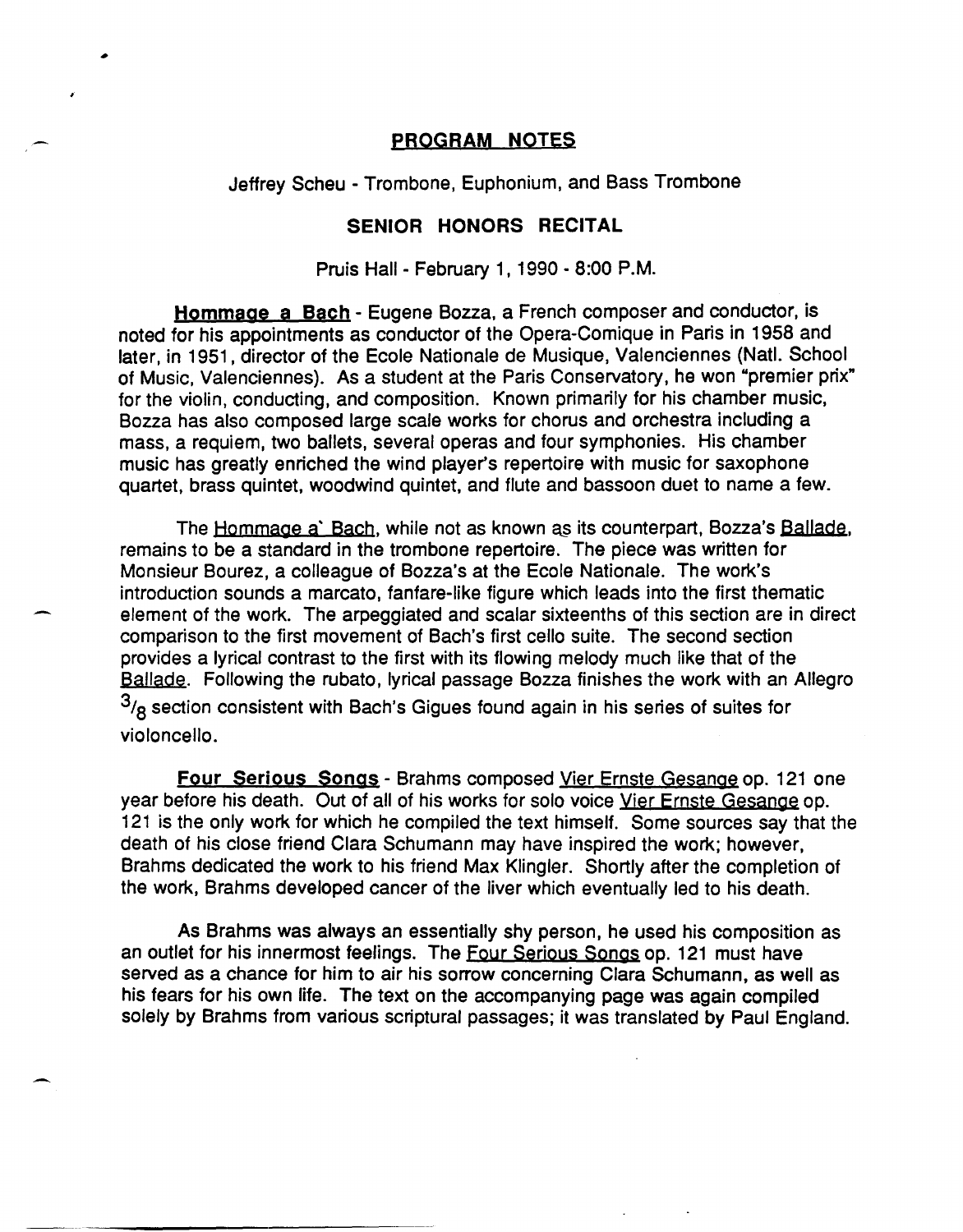Four Dialogues - Samuel Adler is an American composer of German origin. After moving to the United States as an 11 year old in 1939 he began studying composition at Boston University in 1943. Later studies took him to Harvard University where he studied with Piston, Thompson, and Hindemith. After receiving his degree, he spent time as a conductor for the United States Army. Currently, Dr. Adler is the chairmen of composition for the Eastman School of Music. He has received numerous awards, including grants from the Rockefeller and the Ford foundations. His works include publications for opera, orchestra, chorus, and solo voice. He has also published an anthology for choral conducting and written articles for various music journals including the American Choral Review and the Music Educators Journal. Dr. Adler has written many chamber works for winds and percussion including the Four Dialogues published in 1974 under a commission from the Tubist Universal Brotherhood Association.

Four Dialogues was written for Dr. Brian Bowman of the University of Maryland and the United States Air Force Band. Dr. Bowman and Gordon Stout, faculty member of Ithaca Conservatory of Music, recorded the piece for Crystal records. According to Dr. Adler and Peggy Heinkel in her article, "Analysis for interpretation: Samuel Adler's Dialogue for Euphonium and Marimba" (T.U.B.A. Journal, Feb. 1986), the first movement presents an idee fixe in the euphonium which continues throughout the work. Adler employs the use of tone rows and and expansionism. The second movement offers a "perpetual motion rondo" (T.U.B.A. Journal, Feb. 1986); the movement features the idee fixe through an angular euphonium line and a technical display of musical effects by the marimba. The third movement is described by Adler as a"floating melody over a roaming bassline, much like Bach." (T.U.B.A. Journal, Feb. !986) The fourth dialogue provides a driving triplet subdivision in an ABA structure. It perpetuates the idee fixe to the very last bar by utilizing the entire range of the euphonium. The key to listening to this work lies in the title. Each dialogue serves as a conversation between the two instruments and one should listen for the interesting and intricate interplay between the two instruments.

Sonatina - Halsey Stevens was an American composer of prolific stature. With over 80 published works, Stevens has written for vocal, orchestral, and chamber settings.(Groves, p. 84) After studying at Syracuse University and the University of California, Berkeley, he eventually attained a position as chairmen of composition at the University of Southern California, Los Angeles. Aside from his work as a composer, Stevens is an accomplished scholar of composer, Bela Bartok.

The Stevens Sonatina was composed early in 1960. Although it was originally written for bass trombone it has been adopted as a standard of the tubist's solo literature. The Sonatina is consistent with the traditional structure of the sonatina which is a scaled down version of the sonata with shorter and simpler movements. One striking difference, however, is the meter of the first movement; rather than writing in the traditional duple meters Stevens offers a triple meter with frequent displacement

2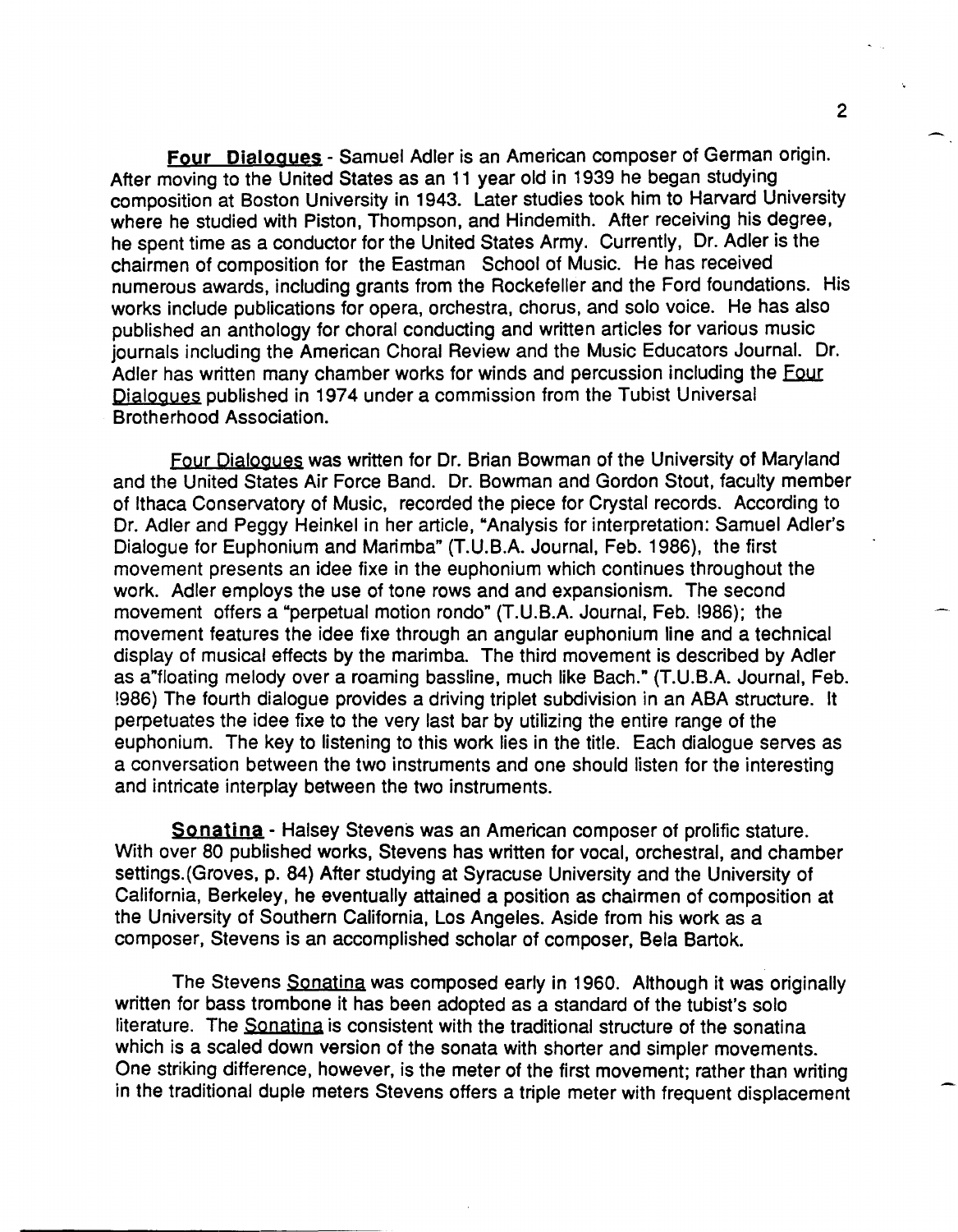of the beat. The second movement is a sound display of traditional structure with its sostenuto lines in both the trombone and piano; however, the difference lies in Stevens' unique use of harmonies and harmonic color. The third movement is the traditional fast final movement combined with a contemporary use of mixed meter. Two main themes compose the last movement; the first is of stacatto eighth notes, while the second is of legato quarter notes. The alternation between the two provides an interesting climax of dynamics, articulation, and rhythm.

Sonata for Horn. Trumpet. and Trombone - Francis Jean Michel Poulenc, a French composer/ pianist, provided the world with a prolific compilation of compositions in a variety of musical genres. In addition to his works for chorus, solo voice, and orchestra, Poulenc composed five film scores and incidental music for several stage productions. He also supplied a multitude of chamber works for piano and also chamber ensembles.

Poulenc's chamber music can be divided into three chronological periods; (Groves, p.164) the Sonata falls into his first period(1918-1926). Roger Nichols for Groves writes, "the four works in his first period. . . are acidly witty, garnishing plain, triadic and scaly themes with spicy dissonances.(p.164) Nichol's description is particularly relevant to the Sonata, with its extreme secco articulations of the first movement and its rude interjections of the last. The piece is dedicated to Mademoiselle Raymonde Linossier, a friend who introduced Poulenc to Adrienne Monnier's book shop - a "hangout " of French composers, artists, and poets. It is certain that Milhaud, Satie, and Poulenc's friend Eluard would have enjoyed the wry sarcasm and satire present in this Sonata.

### BIBLIOGRAPHY

Groves Dictionary of Music and Musicians

T.U.B.A. Journal - February, 1986

Who's Who in American Musicians

Harvard Dictionary of Music

".4

 $\overline{\phantom{0}}$ 

-